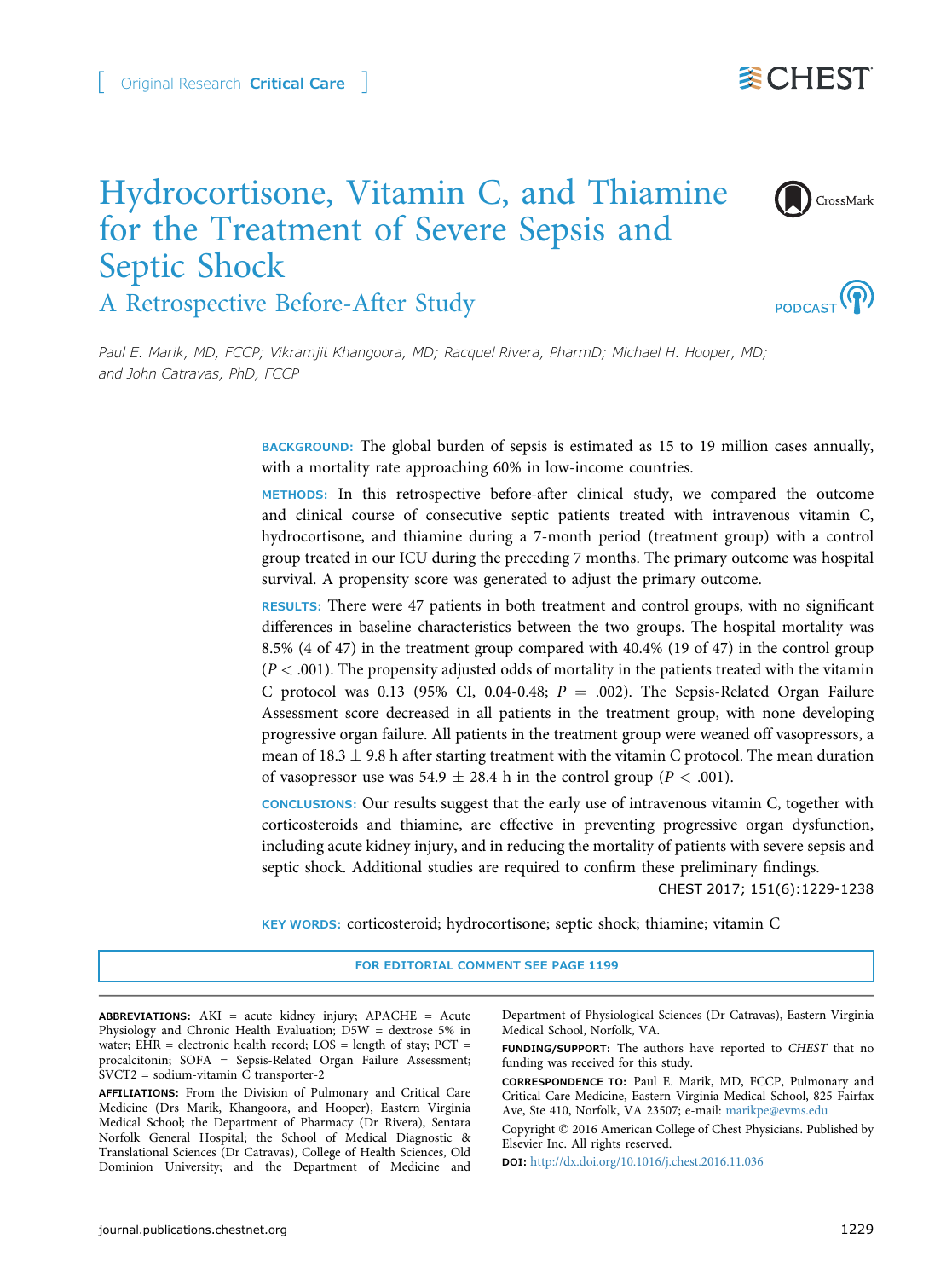The global burden of sepsis is substantial with an estimated 15 to 19 million cases per year; the vast majority of these cases occur in low-income countries.<sup>[1](#page-7-0)</sup> With more timely diagnosis and improvement in supportive care the 28-day mortality from sepsis in high-income countries has declined to about 25%; however, the mortality rate from septic shock remains as high as  $50\%$ <sup>[2-5](#page-7-0)</sup> Moreover, the mortality from sepsis and septic shock in low-income countries is approximately  $60\%$ <sup>[6-8](#page-7-0)</sup> In addition to short-term mortality, septic patients suffer from numerous short- and long-term complications, with reduced quality of life and an increased risk of death up to 5 years following the acute event.<sup>[9-11](#page-7-0)</sup> Over the last 3 decades, more than 100 phase 2 and phase 3 clinical trials have been performed testing various novel pharmacologic agents and therapeutic interventions in an attempt to improve the outcome of patients with severe sepsis and septic shock; all of these efforts ultimately failed to produce a novel pharmacologic agent that improved the outcome of sepsis.<sup>[12](#page-7-0)</sup> New therapeutic approaches to sepsis are desperately required. To impact the global burden of sepsis these interventions should be effective, inexpensive, safe, and readily available.

We were confronted with three patients with fulminant sepsis who were almost certainly destined to die from overwhelming septic shock. On the basis of experimental

## Methods

This study was an electronic health record (EHR)-based retrospective before-after clinical study.<sup>[28](#page-8-0)</sup> The study was approved by our institutional review board (#16-08-WC-0179) and the Sentara Health System Office of Research (16-08-SRC-88) (see study protocol e-Appendix 1). This study was conducted at Sentara Norfolk General Hospital, a tertiary care referral hospital affiliated with Eastern Virginia Medical School and the only tertiary care facility in the Hampton Roads area, serving a population of approximately 1.8 million people. Between January 2016 and July 2016, consecutive patients admitted to the Eastern Virginia Medical School Critical Care Medicine service in the general ICU at Sentara Norfolk General Hospital with a primary diagnosis of severe sepsis or septic shock and a procalcitonin (PCT) level  $\geq 2$  ng/mL were treated with intravenous hydrocortisone, vitamin C, and thiamine (vitamin C protocol) within 24 h of ICU admission (treatment group). PCT is routinely measured in our hospital as a screening tool for sepsis and to monitor the evolution of the disease.<sup>[29-32](#page-8-0)</sup> PCT is measured in our laboratory using the VIDAS  $B \cdot R \cdot A \cdot H \cdot M \cdot S$  PCT assay, a one-step immunoassay sandwich method with final fluorescence detection (bioMérieux); the lower limit of PCT detection was 0.05 ng/mL. Septic patients with a PCT level < 2 ng/mL within the first 24 h of ICU admission were not treated with the vitamin C protocol. We used a threshold PCT level of 2 ng/mL to increase the certainty that the patients had severe sepsis and were at risk of developing sepsis-related organ dysfunction.<sup>[32-34](#page-8-0)</sup> Patients  $<$  18 years of age, pregnant patients, and patients with limitations of care were not treated with

and emerging clinical data, we decided to administer intravenous vitamin C to these patients as a life-saving measure.[13-17](#page-7-0) "Moderate-dose" hydrocortisone was added for its theoretical synergistic benefit. All three of these patients made a dramatic recovery and were discharged from the ICU within days with no residual organ dysfunction. On the basis of this experience and the reported safety and potential benefit of this therapeutic intervention, the combination of intravenous vitamin C and corticosteroid became routinely used as adjunctive therapy for the treatment of severe sepsis and septic shock in our ICU. Patents with sepsis predictably have very low serum vitamin C levels, which can only be corrected with intravenous vitamin C at a dose of more than 3  $g/d$ .<sup>[16,18,19](#page-7-0)</sup> On the basis of published clinical data, vitamin C pharmacokinetic modeling, as well as the package insert, we decided to administer 6 g of vitamin C per day, divided in four equal doses.  $16,18-23$  This dosage is devoid of any reported complications or side effects. Doses as high as 100 to 150 g have been safely administered to patients with burns and malignancy.<sup>[17,24,25](#page-7-0)</sup> Hydrocortisone was dosed according to the consensus guidelines of the American College of Critical Care Medicine.<sup>[26](#page-8-0)</sup> Intravenous thiamine (vitamin  $B_1$ ) was added to the vitamin C protocol (see the Discussion section for rationale). $27$ 

the vitamin C protocol. The control group consisted of a similar number of consecutive patients admitted to our ICU between June 2015 and December 2015, using the same inclusion and exclusion criteria as the treatment group. During the control period, patients with sepsis did not receive intravenous vitamin C or thiamine. The diagnoses of severe sepsis and septic shock were based on the 1992 American College of Chest Physicians/Society of Critical Care Medicine Consensus Conference definitions.<sup>3</sup>

We queried our EHRs (Epic Systems) to identify patients who met the inclusion criteria for the treatment and control groups. The patients' clinical and demographic data, including age, sex, admitting diagnosis, comorbidities, requirement for mechanical ventilation, use of vasopressors (and hourly dosages), daily urine output (for the first 4 days), fluid balance after 24 and 72 h, length of ICU stay (LOS), and laboratory data, were abstracted from the EHR. Patients were considered immunocompromised if they were taking more than 10 mg of prednisone-equivalent per day for at least 2 weeks, were receiving cytotoxic therapy, or were diagnosed with acquired immunodeficiency syndrome. The hourly dosage of vasopressors was recorded as the norepinephrine equivalent dosage.<sup>[36,37](#page-8-0)</sup> The serum creatinine, WBC, platelet count, total bilirubin, PCT, and lactate levels were recorded daily for the first 4 days. Acute kidney injury (AKI) was defined on the basis of KDIGO (Kidney Disease: Improving Global Outcomes) criteria; namely, an increase in serum creatinine > 0.3 mg/dL or a level > 1.5 times the baseline value.<sup>[38](#page-8-0)</sup> If the baseline serum creatinine was not known a value  $> 1.5$  mg/dL was assumed to be indicative of AKI. The patient's admission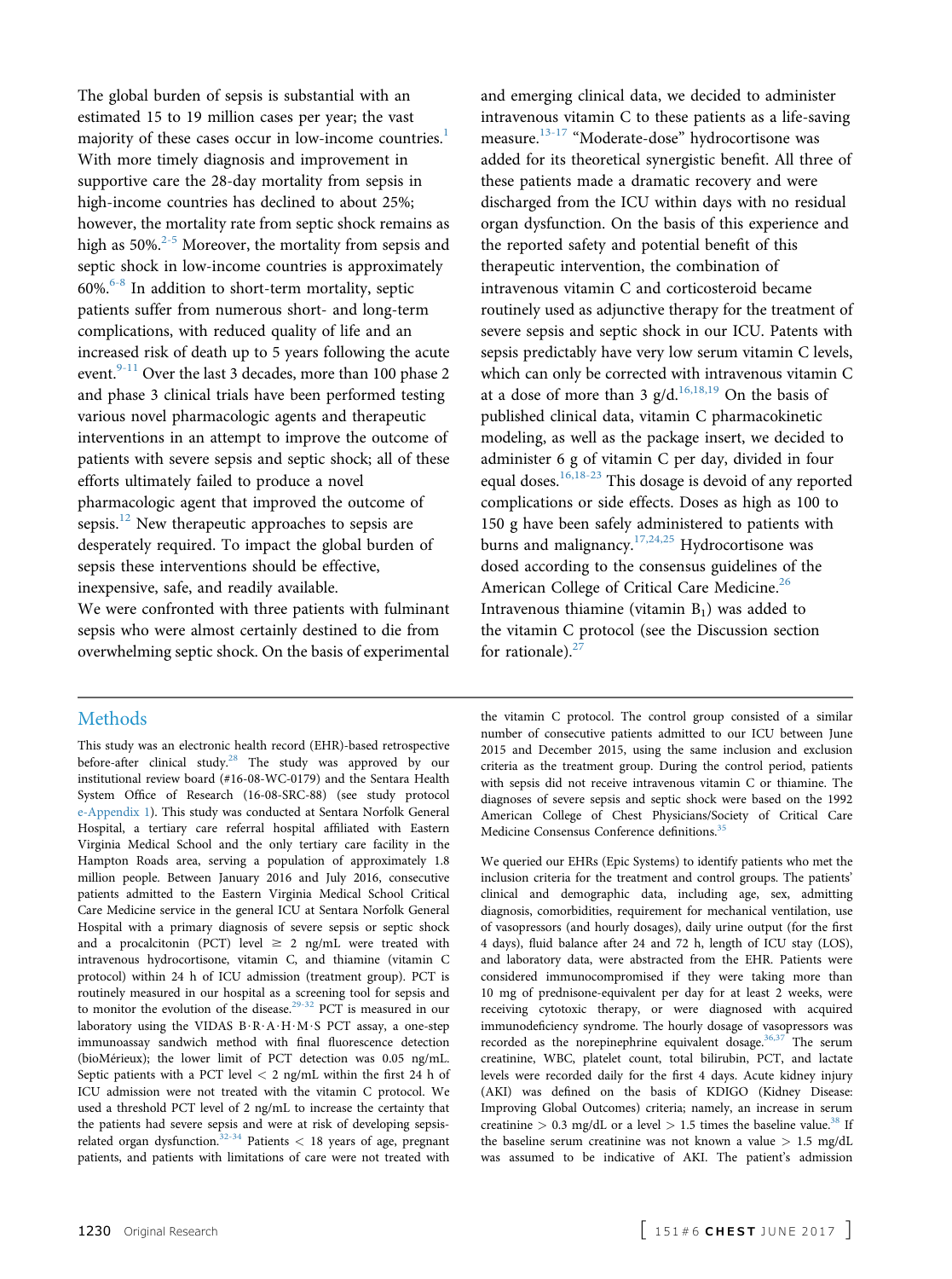APACHE (Acute Physiology and Chronic Health Evaluation) II and APACHE IV scores, including the APACHE IV predicted hospital mortality, were recorded. The APACHE II score (incrementing score of 0 to 71) and APACHE IV score (incrementing score of 0 to 286) are standardized measures of disease severity that are used to predict hospital mortality.[39,40](#page-8-0) The SOFA (Sepsis-Related Organ Failure Assessment) score was calculated daily for 4 days. The SOFA score was designed to sequentially assess the severity of organ dysfunction in patients who were critically ill from sepsis (incrementing score of 0 to 24). $41$  The SOFA scores were calculated 24 h after admission to the ICU and daily thereafter.

## ICU Treatment Protocol

The overall treatment of patients with sepsis during the control and treatment periods was similar except for the administration of the combination of vitamin C, hydrocortisone, and thiamine during the treatment period.<sup>42</sup> There were no known significant changes to our ICU protocols, referral patterns, or patient population during the study period. During the control period patients received hydrocortisone (50 mg every 6 h) at the discretion of the attending physician.[26,42,43](#page-8-0) As per standard operating procedure in our ICU, all patients with sepsis and septic shock are started empirically on broad-spectrum antibiotics, which are then deescalated according to microbiologic data and clinical progress $44$ ; are treated according to a conservative, physiologically based fluid and vasopressor strategy<sup>45,46</sup>; and are ventilated according to a lung-protective strategy,  $46,47$ avoiding hyperoxia<sup>48</sup> and with the limited use of sedative agents (preferred agent, dexmedetomidine).<sup>[49](#page-8-0)</sup> Norepinephrine is the vasopressor of first choice and is titrated to a dose of 20 µg/min, targeting a mean arterial pressure  $> 65$  mm Hg. In patients failing to achieve this target, fixed-dose vasopressin was then added at 0.04 units/min followed by phenylephrine or epinephrine. $42,45$  Patients receive enteral nutrition with a whey-based formula (Vital 1.2; Abbott), using an intermittent bolus protocol that is started 24 h after ICU admission; once clinical stability is achieved, $50,51$  they receive deep venous thrombosis prophylaxis with both enoxaparin (or heparin in patients with a calculated creatinine clearance < 30 mL/min) and sequential compression, and we allow permissive hyperglycemia.[52](#page-8-0) Routine stress ulcer prophylaxis is not administered.<sup>53</sup> During the treatment period consecutive patients with a primary admitting diagnosis of severe sepsis or septic shock and a PCT level  $> 2$  ng/mL were treated with intravenous vitamin C (1.5 g every 6 h for 4 days or until ICU discharge), hydrocortisone (50 mg every 6 h for 7 days or until ICU discharge followed by a taper over 3 days), as well as intravenous thiamine (200 mg every 12 h for 4 days or until ICU discharge). The vitamin C was administered as an infusion over 30 to 60 min and mixed in a 100 mL solution of either dextrose 5% in water (D5W) or normal saline.

## Results

There were 47 patients in each group. The baseline characteristics of the two groups are presented in [Table 1;](#page-3-0) there were no significant differences in baseline characteristics between the two groups. Most patients had multiple comorbidities, with only two patients in the treatment group and one in the control group being previously "healthy." The distribution of infections was similar between the two groups, with the lung being the most common site of infection. Blood cultures were positive in 13 patients (28%) in each group. Escherichia *coli* ( $n = 6$ ) and gram-positive organisms ( $n = 3$ ) were Intravenous thiamine was given as a piggyback in 50 mL of either D5W or normal saline and was administered as a 30-min infusion. We attempted to determine the vitamin C level prior to the first dose of vitamin C. The vitamin C assay was performed at LabCorp by high-pressure liquid chromatography with electrochemical detection. The specimens were collected in a serum separation gel tube, protected from light, and transported on ice. The specimens were frozen prior to transport to the local reference laboratory (LabCorp).

#### Data Analysis

The first three "pivotal" patients treated with the vitamin cocktail were excluded from analysis. The patients' deidentified clinical and laboratory data were recorded in an electronic spreadsheet. The primary outcome was hospital survival. Secondary outcomes included duration of vasopressor therapy,<sup>[54](#page-8-0)</sup> requirement for renal replacement therapy in patients with AKI, ICU LOS, and the change in serum PCT and SOFA score over the first 72 h.<sup>30,55-58</sup> The procalcitonin clearance was calculated according to the following formula: initial PCT minus PCT at 72 h, divided by the initial PCT multiplied by  $100^{57,59}$  $100^{57,59}$  $100^{57,59}$  Summary statistics were used to describe the clinical data and are presented as means  $\pm$  SD, medians and interquartile range, or percentages as appropriate.  $\chi^2$  analysis with Fisher's exact test (when appropriate) and Student's t test (Mann-Whitney U test for nonnormal distributions) were used to compare data between the treatment and control groups, with statistical significance declared for probability values of 0.05 or less. Logistic discriminant analysis was performed on the entire data set to determine the independent predictors of survival. Statistical analysis was performed with NCSS 11 (NCSS Statistical Software) and SPSS Statistics version 24 (IBM).

To adjust for potential baseline differences between the treatment and control groups, SPSS Statistics was used to generate propensity scores for the patients' likelihood to receive the vitamin C protocol. Factors included in propensity score generation included age, weight, sex, APACHE IV score, need for mechanical ventilation at presentation, use of vasopressor agents at presentation, WBC count at presentation, serum lactate level at presentation, procalcitonin level at presentation, and serum creatinine at presentation (e-Table 1). Binary logistic regression with propensity score adjustment was then performed to assess the odds ratio for mortality by treatment group[.60](#page-8-0) This analysis was then repeated with both age and propensity score adjustments to assess the odds ratio for mortality (e-Table 2). The propensity score distribution for the treatment and control groups is presented in e-Figure 1, while the APACHE IV distribution between the treatment and control groups is presented in e-Figure 2.

the commonest blood isolates in the treatment group while gram-positive organisms ( $n = 6$ ) and E coli  $(n = 4)$  were the commonest isolates in the control group. Correctly timed baseline vitamin C levels were available for 22 patients in the treatment group; the mean level was  $14.1 \pm 11.8 \mu$ M (normal, 40-60  $\mu$ M), with no patient having a normal level. Twenty-two patients (47%) in each group were treated with vasopressor agents and met the criteria for septic shock. The primary and secondary outcomes are provided in [Table 2](#page-4-0). The hospital mortality was 8.5% (4 of 47 patients) in the treatment group compared with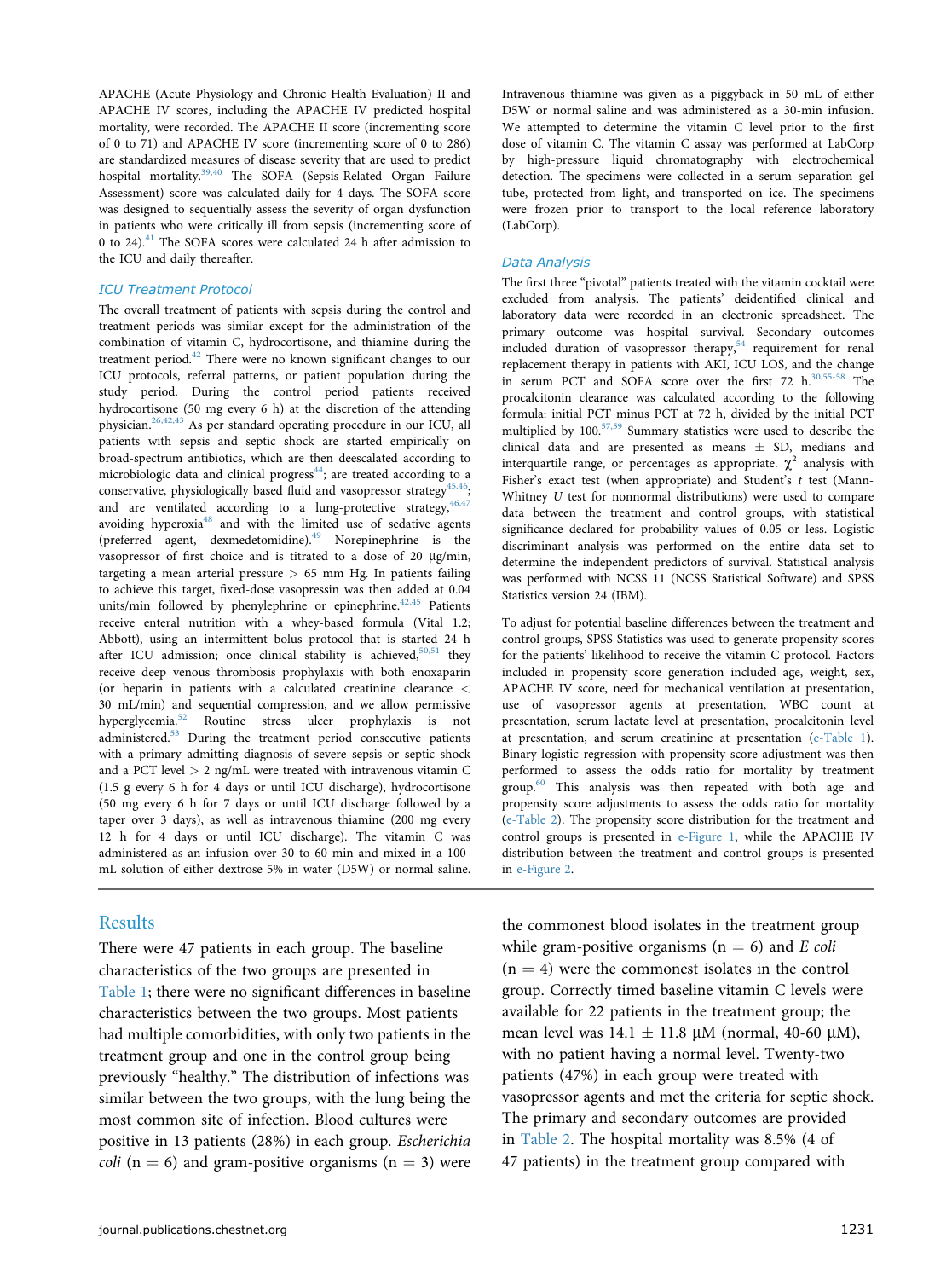## <span id="page-3-0"></span>TABLE 1 ] Baseline Characteristics of Treated and Control Patients

| Variable                                                   | Treated<br>$(n = 47)$ | Control<br>$(n = 47)$ |
|------------------------------------------------------------|-----------------------|-----------------------|
| Age, mean $\pm$ SD, y                                      | $58.3$ $\pm$ $14.1$   | $62.2 \pm 14.3$       |
| Sex, male, No. (%)                                         | 27 (57)               | 23 (49)               |
| Comorbidities, No. (%)                                     |                       |                       |
| None                                                       | 2(4)                  | 1(2)                  |
| <b>Diabetes</b>                                            | 16 (34)               | 20 (42)               |
| Hypertension                                               | 20(43)                | 25(53)                |
| Heart failure                                              | 15 (32)               | 16 (34)               |
| Malignancy                                                 | 5(11)                 | 7(15)                 |
| <b>COPD</b>                                                | 8(17)                 | 7(15)                 |
| Cirrhosis                                                  | 6(13)                 | 3(6)                  |
| <b>CVA</b>                                                 | 8(17)                 | 5(11)                 |
| <b>CRF</b>                                                 | 7(15)                 | 8(17)                 |
| Morbid obesity                                             | 6(13)                 | 8(17)                 |
| Immunocompromised <sup>a</sup>                             | 6(13)                 | 4(9)                  |
| Drug addiction                                             | 5(11)                 | 5(11)                 |
| Primary diagnosis, No. (%)                                 |                       |                       |
| Pneumonia                                                  | 18 (38)               | 19 (40)               |
| Urosepsis                                                  | 11 (23)               | 10(21)                |
| Primary bacteremia                                         | 7(15)                 | 7(15)                 |
| GI/biliary                                                 | 6(13)                 | 6(13)                 |
| Other                                                      | 5(11)                 | 5(11)                 |
| Mechanical ventilation, No. (%)                            | 22(47)                | 26 (55)               |
| Vasopressors, No. (%)                                      | 22(46)                | 22 (46)               |
| Acute kidney injury, No. (%)                               | 31(66)                | 30(64)                |
| Positive blood cultures, No. (%)                           | 13 (28)               | 13 (28)               |
| WBC, $\frac{b}{c}$ mean $\pm$ SD, $\times$ 10 <sup>9</sup> | $20.6 \pm 13.5$       | $17.1 \pm 13.4$       |
| Lactate, mean $\pm$ SD, mM                                 | $2.7 \pm 1.5$         | $3.1 \pm 2.8$         |
| Creatinine, $\epsilon$ mean $\pm$ SD, mg/dL                | $1.9 \pm 1.4$         | $1.9 \pm 1.1$         |
| Procalcitonin, median and IQR, ng/ml                       | 25.8 (5.8-93.4)       | 15.2 (5.9-39.0)       |
| Day 1 SOFA, mean $\pm$ SD                                  | $8.3 \pm 2.8$         | $8.7 \pm 3.7$         |
| APACHE II, mean $\pm$ SD                                   | $22.1 \pm 6.3$        | $22.6 \pm 5.7$        |
| APACHE IV, mean $\pm$ SD                                   | $79.5 \pm 16.4$       | $82.0 \pm 27.4$       |
| Predicted mortality, mean $\pm$ SD                         | $39.7 \pm 16.7$       | $41.6 \pm 24.2$       |

There were no significant differences in baseline characteristics between groups. APACHE = Acute Physiology and Chronic Health Evaluation; CRF = chronic respiratory failure; CVA = cerebrovascular accident;  $IQR$  = interquartile range; SOFA = Sepsis-Related Organ Failure Assessment. <sup>a</sup>HIV infection, neutropenia, post-transplantation, and so on.

**bExcluding neutropenic patients.** 

c Excluding patients with chronic renal failure.

40.4% (19 of 47 patients) in the control group  $(P < .001)$ . The predicted and actual mortality for the treatment and control groups is illustrated in [Figure 1](#page-4-0). Logistic discriminant analysis identified three independent predictors of mortality, namely, treatment with the vitamin C protocol (*F* value, 17.33;  $P < .001$ ), the APACHE IV score (*F* value, 13.29;  $P < .001$ ), and

need for mechanical ventilation (*F* value, 3.75;  $P = .05$ ). The propensity adjusted odds of mortality in patients treated with the vitamin C protocol was 0.13 (95% CI, 0.04-0.48;  $P = 002$ ). None of the patients in the treatment group died of complications related to sepsis. All these patients survived their ICU stay, received "comfort care" on the hospital floor, and died of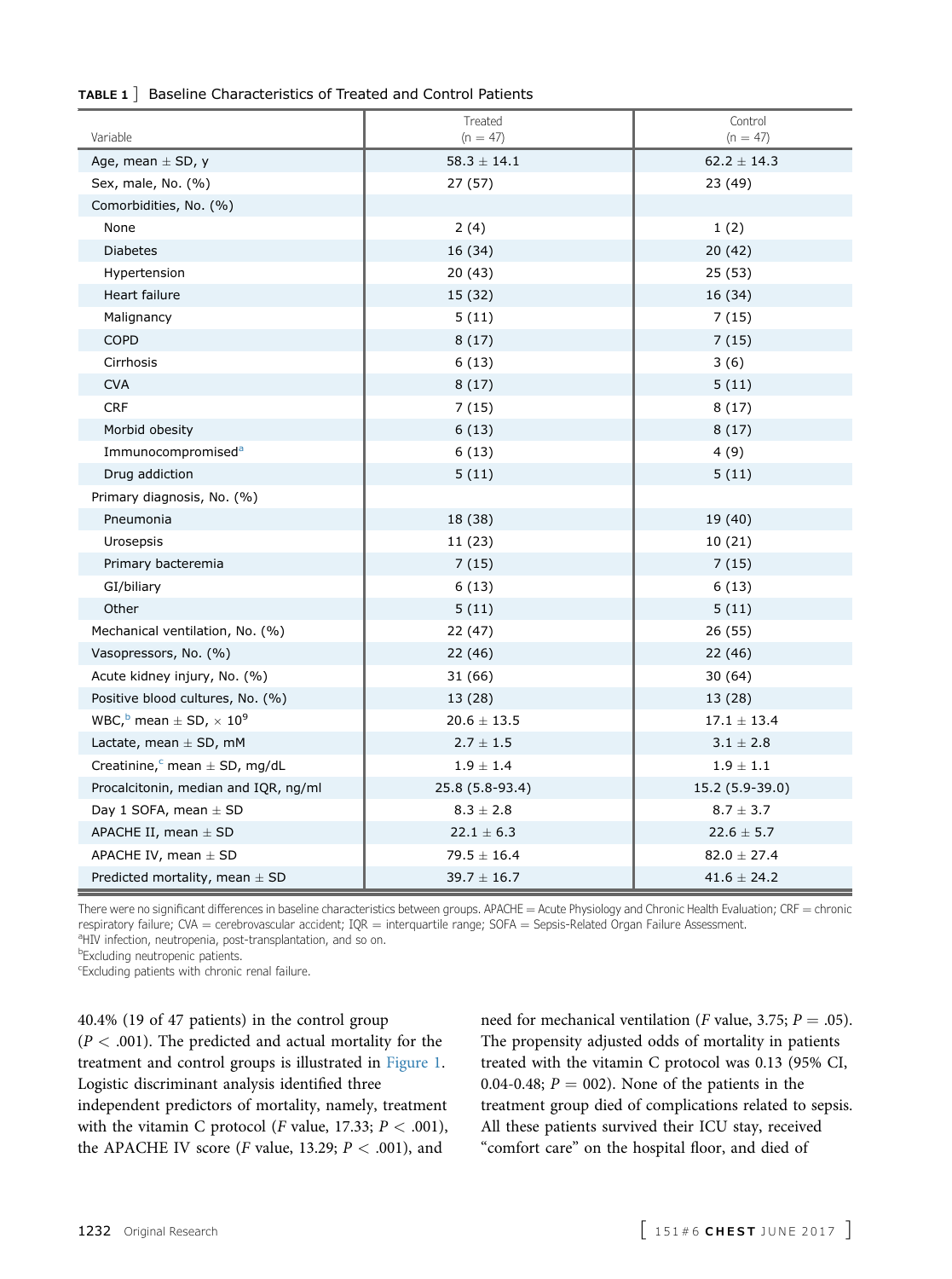## <span id="page-4-0"></span>TABLE 2 ] Outcome and Treatment Variables

| Variable                                        | Treated<br>$(n = 47)$ | Control<br>$(n = 47)$                   |
|-------------------------------------------------|-----------------------|-----------------------------------------|
| Hospital mortality, No. (%)                     | 4(8.5)                | 19 $(40.4)^a$                           |
| ICU LOS, median and IQR, d                      | $4(3-5)$              | $4(4-10)$                               |
| Duration of vasopressors, mean $\pm$ SD, h      | $18.3 \pm 9.8$        | 54.9 $\pm$ 28.4 <sup>a</sup>            |
| RRT for AKI, No. (%)                            | 3 of 31 (10%)         | 11 of 30 $(33\%)^b$                     |
| $\Delta$ SOFA, 72 h                             | $4.8 \pm 2.4$         | $0.9 + 2.7^{\circ}$                     |
| Procalcitonin clearance, median % and IQR, 72 h | 86.4 (80.1-90.8)      | 33.9 ( $-62.4$ to $64.3$ ) <sup>a</sup> |

 $AKI =$  acute kidney injury; LOS = length of stay; RRT = renal replacement therapy;  $\Delta$ SOFA = change in Sepsis-Related Organ Failure Assessment score. See [Table 1](#page-3-0) legend for expansion of other abbreviations.

 ${}^{a}P$  < .001.<br> ${}^{b}P$  = 02.  ${}^{b}P = .02$ .

complications of their underlying disease (advanced dementia, severe heart failure, advanced sarcoidosis, and severe COPD).

Twenty-eight patients (59.6%) in the control group were treated with hydrocortisone. Thirty-one patients (66%) in the treatment group met the criteria for AKI compared with 30 (64%) in the control group (not significantly different). Three patients (10%) with AKI in the treatment group required renal replacement therapy compared with 11 (37%) in the control group ( $P = .02$ ). The 24-h fluid balance was  $2.1 \pm 3.2$  L in the treatment group compared with  $1.9 \pm 2.7$  L in the control group (not significantly different). Similarly, the 72-h fluid balance was  $1.9 \pm 3.7$  L in the treatment group compared with  $1.6 \pm 3.3$  L in the control group. All patients in the treatment group were weaned off vasopressors a mean of 18.3  $\pm$  9.8 h after starting treatment with the vitamin C protocol. The dose of pressors was predictably reduced between 2 and 4 h after



Figure 1 – Predicted and actual mortality in the treatment and control groups. Predicted mortality was derived from APACHE IV scoring system results.  $*P < .001$  for comparison of treatment group vs control group (see text).  $APACHE = Acute$  Physiology and Chronic Health Evaluation.

the first infusion of vitamin C. The mean duration of vasopressor use was 54.9  $\pm$  28.4 h in the control group  $(P < .001)$ ; nine patients in the control group received escalating doses of vasopressors and died of refractory septic shock. The mean duration of vasopressor treatment was  $61.4 \pm 33.8$  h in the control patients who died compared with 38.7  $\pm$  6.5 h in those who survived. The time course of the vasopressor dose (in norepinephrine equivalents)<sup>[36,37](#page-8-0)</sup> in the treatment group, the control patients who died, and the control patients who survived is illustrated in Figure 2. The 72-h  $\Delta$ SOFA score was  $4.8 \pm 2.4$  in the treatment group compared with 0.9  $\pm$  2.7 in the control group ( $P < .001$ ). None of the patients in the treatment group developed new organ failure (as reflected by an increase in their SOFA score) requiring an escalation of therapy. The time course of the SOFA score in the treatment group, the control patients who died, and the control patients who survived



Figure 2 – Time course of vasopressor dose (in norepinephrine equivalents) in the treatment group and in the control group survivors and nonsurvivors.  $*P < .001$  for comparison of treatment group vs control group (see text).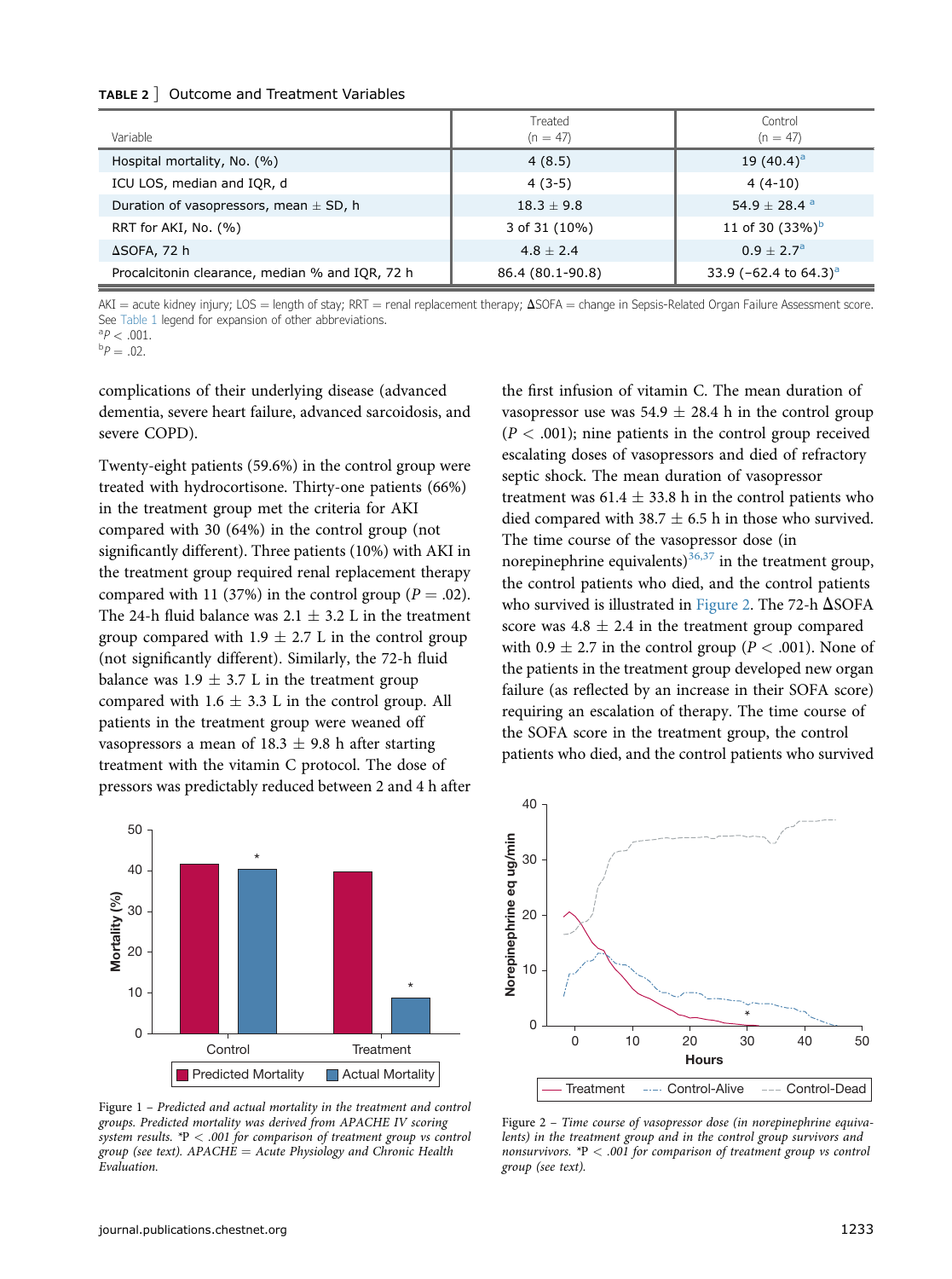is shown in Figure 3. The median 72-h PCT clearance was 86.4% (80.1%-90.8%) in the treatment group compared with 33.9% (–62.4% to 64.3%) in the control group ( $P < .001$ ); the time course of the PCT over the first 4 days is illustrated in Figure 4. The median ICU LOS was 4 (3-5) days in the treatment group compared with 4 (4-10) days in the control group (not significantly different).

# **Discussion**

In this observational study the combination of intravenous vitamin C, moderate-dose hydrocortisone, and thiamine appeared to have a marked effect on the natural history of patients with severe sepsis and septic shock. No patient in the treatment group developed progressive organ failure, and the four deaths in this group were related to the patients' underlying disease; these patients did not die of sepsis-related complications. Our study evaluated the use of intravenous vitamin C, hydrocortisone, and thiamine in a real-world setting where all eligible patients with sepsis were studied. This is important as less than 20% of eligible patients with severe sepsis and septic shock are commonly included in many of the sepsis trials, limiting the applicability and generalizability of the results. $61$ Furthermore, we did not test an expensive, proprietary designer molecule, but rather the combination of three inexpensive and readily available agents with a long safety record and in clinical use since 1949.<sup>[62,63](#page-8-0)</sup>

The findings of our study are supported by extensive experimental and clinical studies that have demonstrated



Figure 3 – Time course of the SOFA score over the 4-day treatment period in the treatment group and in the control group survivors and nonsurvivors.  $*P < .001$  for comparison of treatment group vs control group (see text).  $SOFA = Sepsis-Related Organ Failure Assessment.$ 



Figure 4 – Time course of the PCT score over the 4-day treatment period in the treatment group and in the control group plotted on a semilog scale.  $*P < .001$  for comparison of treatment group vs control group (see text).  $PCT = procalcitionin$ .

the safety and potential benefit of moderate-dose hydrocortisone, intravenous vitamin C, and thiamine in critically ill patients.[16,17,21,26,64](#page-7-0) However, ours is the first study to evaluate the combination of intravenous vitamin C, hydrocortisone, and thiamine, a combination we believe synergistically reverses the pathophysiologic changes of sepsis. The outcome data are supported by the time course of the PCT levels and SOFA score as well as the rapid decline in vasopressor requirements in the treatment group as compared with the control group. The time course of PCT in patients with severe sepsis and septic shock has been evaluated in a number of studies.<sup>[31,32,65](#page-8-0)</sup> These studies have demonstrated a linear fall in PCT, reaching about 30% of the baseline value in 72 h; a fall of greater than 30% over this time has been shown to indicate the appropriate use of antibiotics and is predictive of survival. In the treatment group, the PCT fell exponentially in all patients, reaching a median of 86% of the baseline value at 72 h. In comparison, the PCT remained relatively unchanged in the control group during this time. This observation is supported by the pilot study of Fowler et al, $^{16}$  $^{16}$  $^{16}$  who in a randomized controlled trial evaluated the clinical response to low-dose  $(50 \text{ mg/kg/d})$  and high-dose vitamin C  $(200 \text{ mg/kg/d})$ (without corticosteroids) in 24 patients with sepsis. In this study, the fall of the PCT in the first 72 h was approximately 40% in the low-dose group and 80% in the high-dose group whereas it increased in the control patients. In our study, the mean time to vasopressor independence after starting the vitamin C protocol was 18 h. The mean duration of vasopressor therapy was 54 h in the control group. In the literature, the mean duration of vasopressor dependency in patients with septic shock is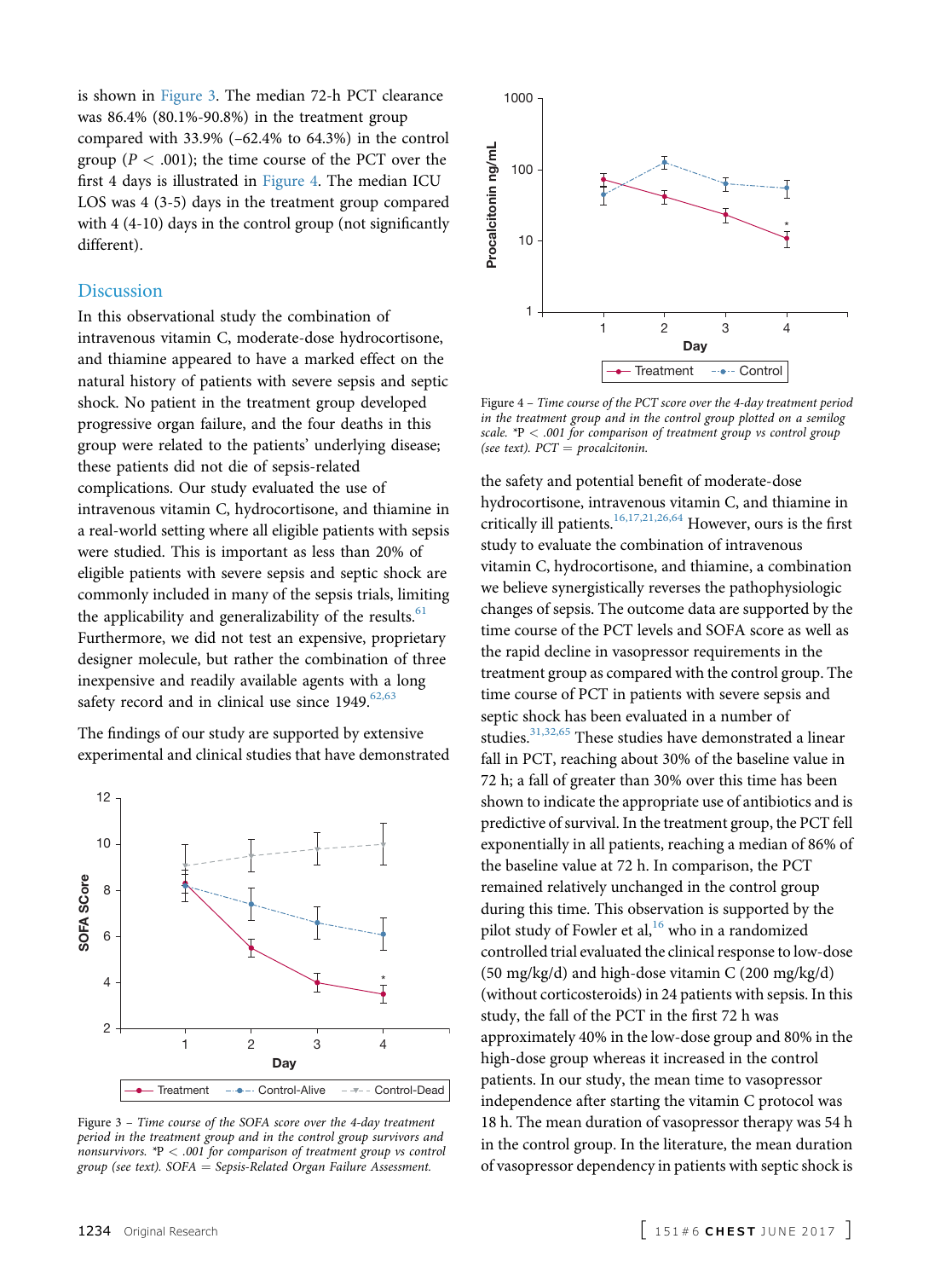reported to vary between about 72 and 120  $h^{37,54}$  $h^{37,54}$  $h^{37,54}$  In the VANISH (Vasopressin vs Noradrenaline as Initial Therapy in Septic Shock) trial, the median time to shock reversal was 45 h (interquartile range,  $23-75$  h).<sup>[66](#page-9-0)</sup> The mean duration of vasopressor dependency in the patients treated with vitamin C in the study by Fowler et al<sup>[16](#page-7-0)</sup> was 86 h. Similarly, in the CORTICUS (Corticosteroid Therapy of Septic Shock) study, the time to vasopressor independence was 79 h. $<sup>54</sup>$  $<sup>54</sup>$  $<sup>54</sup>$  These data support the</sup> contention that vitamin C, hydrocortisone, and thiamine have synergistic effects in reversing vasoplegic shock in patients with sepsis. Shortening the duration of vasopressor treatment and preventing dose escalation likely have numerous beneficial effects, including limiting organ and limb ischemia.<sup>[66-68](#page-9-0)</sup> Furthermore, norepinephrine exerts antiinflammatory and bacterial growth-promoting effects, which may potentiate the immunoparesis of sepsis, thereby increasing the susceptibility to secondary infections.<sup>[69](#page-9-0)</sup>

Experimental studies have demonstrated that both vitamin C and hydrocortisone have multiple and overlapping beneficial pathophysiologic effects in sepsis. Vitamin C is a potent antioxidant that directly scavenges oxygen free radicals; restores other cellular antioxidants, including tetrahydrobiopterin and  $\alpha$ -tocopherol; and is an essential cofactor for iron- and copper-containing enzymes.<sup>[70,71](#page-9-0)</sup> Both drugs inhibit nuclear factor- $\kappa$ B activation, down-regulating the production of proinflammatory mediators; increase tight junctions between endothelial and epithelial cells; preserve endothelial function and microcirculatory flow; are required for the synthesis of catecholamines; and increase vasopressor sensitivity.[13-15,26,70-75](#page-7-0) Vitamin C plays a major role in preserving endothelial function and microcirculatory flow.[70,72](#page-9-0) In addition, vitamin C activates the nuclear factor erythroid 2-like 2 (Nrf2)/ heme oxygenase (HO)-1 pathway, which plays a critical role in antioxidant defenses and enhances T-cell and macrophage function.<sup>[76-78](#page-9-0)</sup> The explanation as to why the combination of intravenous vitamin C, hydrocortisone, and thiamine appeared to have a marked effect on the course of sepsis, as compared with the myriad of designer molecules that have been evaluated in previous sepsis trials, is likely related to the multiple and overlapping effects of all three agents as compared with drugs that target a single molecule or pathway.<sup>[12](#page-7-0)</sup> Furthermore, we believe that vitamin C and corticosteroids act synergistically.[79](#page-9-0) Oxidation of cysteine thiol groups of the glucocorticoid receptor affects ligand and DNA binding, reducing the efficacy of glucocorticoids.[80,81](#page-9-0) Vitamin C has been demonstrated to reverse these changes and restore glucocorticoid function. $82$  The transport of vitamin C into the cell is mediated by the sodium-vitamin C transporter-2 (SVCT2).<sup>[83](#page-9-0)</sup> Proinflammatory cytokines have been demonstrated to decrease expression of SVCT2.<sup>84</sup> Glucocorticoids, however, have been shown to increase expression of SVCT2.<sup>[85](#page-9-0)</sup> In an experimental model using cultured human lung vascular endothelial cells exposed to endotoxin we have demonstrated that incubation with the combination of vitamin C and hydrocortisone preserved endothelial integrity as compared with either agent alone, the latter being no more effective than placebo. $86$  This finding is in keeping with clinical studies suggesting that hydrocortisone and vitamin C alone have little impact on the clinical outcome of patients with sepsis.<sup>[16,54](#page-7-0)</sup> The HYPRESS (Hydrocortisone for Prevention of Septic Shock) study failed to demonstrate an outcome benefit from a hydrocortisone infusion in patients with severe sepsis.<sup>[87](#page-9-0)</sup>

While the dosing strategy for corticosteroids (hydrocortisone) in patients with severe sepsis and septic shock has been well studied,  $26,88$  that for vitamin C is more uncertain. Critically ill patients have either low or undetectable vitamin C levels (normal serum levels, 40-60  $\mu$ M).<sup>18,19</sup> Because of the saturable intestinal transporter (sodium-vitamin C transporter-1), $^{20,83}$  $^{20,83}$  $^{20,83}$  oral administration of doses as high as 1,500 mg cannot restore normal serum levels.[20](#page-8-0) To achieve normal serum vitamin C levels in critically ill patients, a daily dose of more than 3 g is required.<sup>[16,18,21](#page-7-0)</sup> On the basis of pharmacokinetic data and preliminary dose-response data we believe that a daily dose of 6 g combined with hydrocortisone is optimal. When high dosages of vitamin C are given intravenously, metabolic conversion to oxalate increases.<sup>[19](#page-8-0)</sup> Oxalate is normally excreted by the kidney, and serum levels will increase with renal impairment. In patients with renal impairment receiving megadose vitamin C, supersaturation of serum with oxalate may result in tissue deposition as well as crystallization in the kidney.<sup>[89,90](#page-9-0)</sup> Worsening renal function is therefore a concern with megadose vitamin C. It is noteworthy that renal function improved in all the patients with AKI. Glyoxylate, a byproduct of intermediary metabolism, is either reduced to oxalate or oxidized to carbon dioxide by the enzyme glyoxylate aminotransferase; thiamine pyrophosphate is a coenzyme required for this reaction. $91$  Thiamine deficiency increases the conversion of glyoxylate to oxalate.<sup>[92,93](#page-9-0)</sup> Thiamine deficiency is common in septic patients and is associated with an increased risk of death.<sup>[64](#page-9-0)</sup>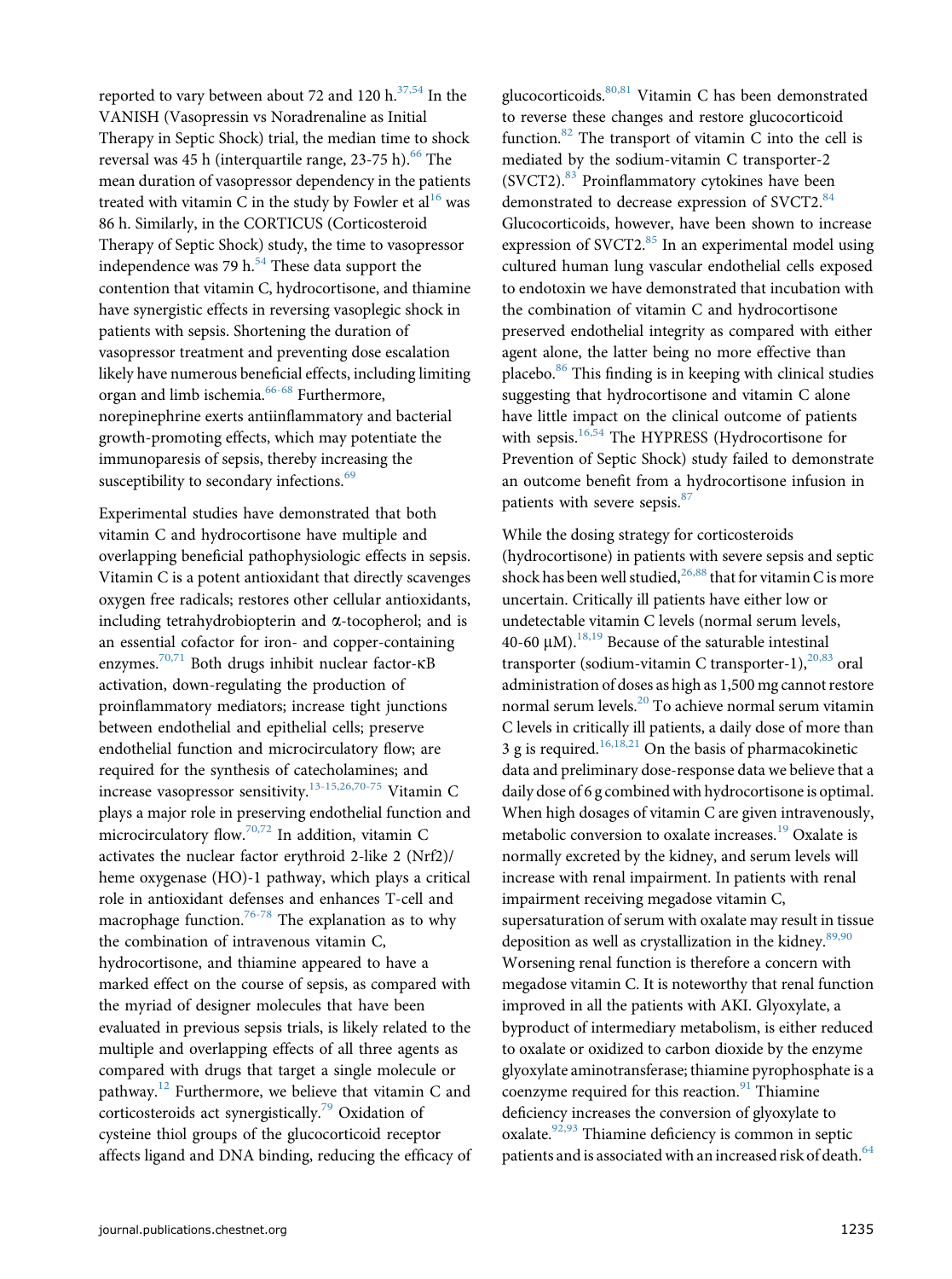<span id="page-7-0"></span>For these reasons, thiamine was included in our vitamin C protocol.

Our study has several limitations, namely the small sample size, single-center design, and the participation of nonconcurrent control subjects. Furthermore, the treatment and control periods occurred during different seasons. We used propensity score adjustment in an attempt to control for some of these factors. We believe that the data from our study are internally consistent, have a valid mechanistic basis, and are supported by experimental studies. In addition, the safety of hydrocortisone, vitamin C, and thiamine is supported by more than 50 years of clinical experience. Because of the inherent safety of the combination of hydrocortisone, vitamin C, and thiamine we believe that this treatment strategy can be adopted pending the results of further clinical trials. We believe that the results of our study provide sufficient information for the design of an adequately powered, high-quality pragmatic trial to

confirm the findings of our study. Because of the lack of clinical equipoise and the ethics of withholding a potentially lifesaving intervention, we were unable to initiate a randomized controlled trial in our center. Furthermore, while our observational study suggests that a 4-day course of vitamin C is optimal, additional studies are required to determine the ideal dosing strategy, and the contributing role of thiamine requires further exploration.

In conclusion, the results of our study suggest that the early use of intravenous vitamin C, together with moderate-dose hydrocortisone and thiamine, may prove to be effective in preventing progressive organ dysfunction, including acute kidney injury, and reducing the mortality of patients with severe sepsis and septic shock. This inexpensive and readily available intervention has the potential to reduce the global mortality from sepsis. Additional studies are required to confirm our preliminary findings.

# Acknowledgments

Author contributions: P. M. had full access to all of the data in the study and takes responsibility for the integrity of the data and the accuracy of the data analysis. P. M.: Conception of study, literature review, pharmacologic modeling and interpretation, study design, study execution, data collection, data analysis, data interpretation, writing of study. V. K.: Literature review, study design, data analysis, data interpretation, writing of study. R. R.: Pharmacologic modeling and interpretation, formulation of dosing strategy, study execution, data collection, writing of study. M. H.: Interpretation of data, statistical analysis, writing of study. J. C.: Study design, interpretation of data, writing of study.

#### Financial/nonfinancial disclosures: None declared.

Other contributions: The authors acknowledge the thoughtful comments of Jerry Nadler, MD, FAHA, MACP, Chair of Medicine, and Edward Oldfield, MD, retired Chief of Infectious Diseases, both at Eastern Virginia Medical School.

Additional information: The e-Appendix, e-Figures and e-Tables can be found in the Supplemental Materials section of the online article.

# References

- 1. [Adhikari NK, Fowler RA, Bhagwanjee S,](http://refhub.elsevier.com/S0012-3692(16)62564-3/sref1) [et al. Critical care and the global burden of](http://refhub.elsevier.com/S0012-3692(16)62564-3/sref1) [critical illness in adults.](http://refhub.elsevier.com/S0012-3692(16)62564-3/sref1) Lancet. [2010;376\(9749\):1339-1346.](http://refhub.elsevier.com/S0012-3692(16)62564-3/sref1)
- 2. [Kaukonen KM, Bailey M, Suzuki S, et al.](http://refhub.elsevier.com/S0012-3692(16)62564-3/sref2) [Mortality related to severe sepsis and](http://refhub.elsevier.com/S0012-3692(16)62564-3/sref2) [septic shock among critically ill patients in](http://refhub.elsevier.com/S0012-3692(16)62564-3/sref2)

[Australia and New Zealand, 2000-2012.](http://refhub.elsevier.com/S0012-3692(16)62564-3/sref2) JAMA[. 2014;311:1308-1316](http://refhub.elsevier.com/S0012-3692(16)62564-3/sref2).

- 3. [Gaieski DF, Edwards JM, Kallan MJ, et al.](http://refhub.elsevier.com/S0012-3692(16)62564-3/sref3) [Benchmarking the incidence and](http://refhub.elsevier.com/S0012-3692(16)62564-3/sref3) [mortality of severe sepsis in the United](http://refhub.elsevier.com/S0012-3692(16)62564-3/sref3) States. Crit Care Med[. 2013;41:1167-1174](http://refhub.elsevier.com/S0012-3692(16)62564-3/sref3).
- 4. [Kadri SS, Rhee C, Strich JR, et al.](http://refhub.elsevier.com/S0012-3692(16)62564-3/sref4) [Estimating ten-year trends in septic shock](http://refhub.elsevier.com/S0012-3692(16)62564-3/sref4) [incidence and morality in United States](http://refhub.elsevier.com/S0012-3692(16)62564-3/sref4) [Academic Medical Centers using clinical](http://refhub.elsevier.com/S0012-3692(16)62564-3/sref4) data. Chest[. 2017;151\(2\):278-285.](http://refhub.elsevier.com/S0012-3692(16)62564-3/sref4)
- 5. Marik PE, Linde-Zwirble WT, Bittner EA, et al. Fluid administration in severe sepsis and septic shock, patterns and outcomes: an analysis of a large national database [published online ahead of print January 27, 2017]. Intensive Care Med. [http://dx.](http://dx.doi.org/10.1007/s00134-016-4675-y) [doi.org/10.1007/s00134-016-4675-y.](http://dx.doi.org/10.1007/s00134-016-4675-y)
- 6. [Silva E, de Almeida Pedro M, Beltrami](http://refhub.elsevier.com/S0012-3692(16)62564-3/sref6) [Sogayar AC, et al. Brazilian Sepsis](http://refhub.elsevier.com/S0012-3692(16)62564-3/sref6) [Epidemiological Study \(BASES study\).](http://refhub.elsevier.com/S0012-3692(16)62564-3/sref6) Crit Care[. 2004;8\(4\):R251-R260.](http://refhub.elsevier.com/S0012-3692(16)62564-3/sref6)
- 7. [Sales JA, David CM, Hatum R, et al; Sepsis](http://refhub.elsevier.com/S0012-3692(16)62564-3/sref7) [Brazil Study. Sepse Brasil: Estudo](http://refhub.elsevier.com/S0012-3692(16)62564-3/sref7) [Epidemiologico da Sepse em Unidades de](http://refhub.elsevier.com/S0012-3692(16)62564-3/sref7) [Terapia Intensiva Brasileiras \[An](http://refhub.elsevier.com/S0012-3692(16)62564-3/sref7) [epidemiological study of sepsis in intensive](http://refhub.elsevier.com/S0012-3692(16)62564-3/sref7) care units]. [Rev Bras Ter Int](http://refhub.elsevier.com/S0012-3692(16)62564-3/sref7). 2006;18:9-17.
- 8. World Health Organization. The top 10 causes of death: the 10 leading causes of death by country income group 2012. WHO fact sheet. [http://](http://www.who.int/mediacentre/factsheets/fs310/en/index1.html) [www.who.int/mediacentre/factsheets/](http://www.who.int/mediacentre/factsheets/fs310/en/index1.html) [fs310/en/index1.html](http://www.who.int/mediacentre/factsheets/fs310/en/index1.html). Published 2016. Accessed December 15, 2016.
- 9. [Karlsson S, Ruokonen E, Varpula T, et al.](http://refhub.elsevier.com/S0012-3692(16)62564-3/sref9) [Long-term outcome and quality-adjusted](http://refhub.elsevier.com/S0012-3692(16)62564-3/sref9) [life years after severe sepsis.](http://refhub.elsevier.com/S0012-3692(16)62564-3/sref9) Crit Care Med[. 2009;37\(4\):1268-1274](http://refhub.elsevier.com/S0012-3692(16)62564-3/sref9).
- 10. [Yende S, Austin S, Rhodes A, et al.](http://refhub.elsevier.com/S0012-3692(16)62564-3/sref10) [Long-term quality of life among](http://refhub.elsevier.com/S0012-3692(16)62564-3/sref10)

[survivors of severe sepsis: analyses of](http://refhub.elsevier.com/S0012-3692(16)62564-3/sref10) [two international trials.](http://refhub.elsevier.com/S0012-3692(16)62564-3/sref10) Crit Care Med. [2016;44\(8\):1461-1467](http://refhub.elsevier.com/S0012-3692(16)62564-3/sref10).

- 11. [Ou SM, Chu H, Chao PW, et al. Long-term](http://refhub.elsevier.com/S0012-3692(16)62564-3/sref11) [mortality and major adverse cardiovascular](http://refhub.elsevier.com/S0012-3692(16)62564-3/sref11) [events in sepsis survivors: a nationwide](http://refhub.elsevier.com/S0012-3692(16)62564-3/sref11) [population-based study.](http://refhub.elsevier.com/S0012-3692(16)62564-3/sref11) Am J Respir Crit Care Med[. 2016;194\(2\):209-217](http://refhub.elsevier.com/S0012-3692(16)62564-3/sref11).
- 12. [Artenstein AW, Higgins TL, Opal SM.](http://refhub.elsevier.com/S0012-3692(16)62564-3/sref12) [Sepsis and scienti](http://refhub.elsevier.com/S0012-3692(16)62564-3/sref12)fic revolutions. Crit Care Med[. 2013;41\(12\):2770-2772.](http://refhub.elsevier.com/S0012-3692(16)62564-3/sref12)
- 13. [Fisher BJ, Kraskauskas D, Martin EJ, et al.](http://refhub.elsevier.com/S0012-3692(16)62564-3/sref13) [Attenuation of sepsis-induced organ](http://refhub.elsevier.com/S0012-3692(16)62564-3/sref13) [injury in mice by vitamin C.](http://refhub.elsevier.com/S0012-3692(16)62564-3/sref13) JPEN. [2014;38\(7\):825-839.](http://refhub.elsevier.com/S0012-3692(16)62564-3/sref13)
- 14. [Fisher BJ, Seropian IM, Masanori Y,](http://refhub.elsevier.com/S0012-3692(16)62564-3/sref14) [et al. Ascorbic acid attenuates](http://refhub.elsevier.com/S0012-3692(16)62564-3/sref14) [lipopolysaccharide-induced acute lung](http://refhub.elsevier.com/S0012-3692(16)62564-3/sref14) injury. [Crit Care Med](http://refhub.elsevier.com/S0012-3692(16)62564-3/sref14). 2011;39(6): [1454-1460](http://refhub.elsevier.com/S0012-3692(16)62564-3/sref14).
- 15. [Zhou G, Kamenos G, Pendem S, et al.](http://refhub.elsevier.com/S0012-3692(16)62564-3/sref15) [Ascorbate protects against vascular](http://refhub.elsevier.com/S0012-3692(16)62564-3/sref15) [leakage in cecal ligation and puncture](http://refhub.elsevier.com/S0012-3692(16)62564-3/sref15)[induced septic peritonitis.](http://refhub.elsevier.com/S0012-3692(16)62564-3/sref15) Am J Physiol [Regulatory Integrative Comp Physiol](http://refhub.elsevier.com/S0012-3692(16)62564-3/sref15). [2012;302\(4\):R409-R416](http://refhub.elsevier.com/S0012-3692(16)62564-3/sref15).
- 16. [Fowler AA, Syed AA, Knowlson S, et al.](http://refhub.elsevier.com/S0012-3692(16)62564-3/sref16) [Phase 1 safety trial of intravenous ascorbic](http://refhub.elsevier.com/S0012-3692(16)62564-3/sref16) [acid in patients with severe sepsis.](http://refhub.elsevier.com/S0012-3692(16)62564-3/sref16) J Transl Med[. 2014;12:32](http://refhub.elsevier.com/S0012-3692(16)62564-3/sref16).
- 17. [Tanaka H, Matsuda T, Miyagantani Y,](http://refhub.elsevier.com/S0012-3692(16)62564-3/sref17) [et al. Reduction of resuscitation](http://refhub.elsevier.com/S0012-3692(16)62564-3/sref17) fluid [volumes in severely burned patients using](http://refhub.elsevier.com/S0012-3692(16)62564-3/sref17) [ascorbic acid administration: a](http://refhub.elsevier.com/S0012-3692(16)62564-3/sref17) [randomized, prospective study.](http://refhub.elsevier.com/S0012-3692(16)62564-3/sref17) Arch Surg. [2000;135\(3\):326-331.](http://refhub.elsevier.com/S0012-3692(16)62564-3/sref17)
- 18. [Long CL, Maull KL, Krishman RS, et al.](http://refhub.elsevier.com/S0012-3692(16)62564-3/sref18) [Ascorbic acid dynamics in the seriously](http://refhub.elsevier.com/S0012-3692(16)62564-3/sref18) [ill and injured.](http://refhub.elsevier.com/S0012-3692(16)62564-3/sref18) *J Surg Res.* 2003;109(2): [144-148](http://refhub.elsevier.com/S0012-3692(16)62564-3/sref18).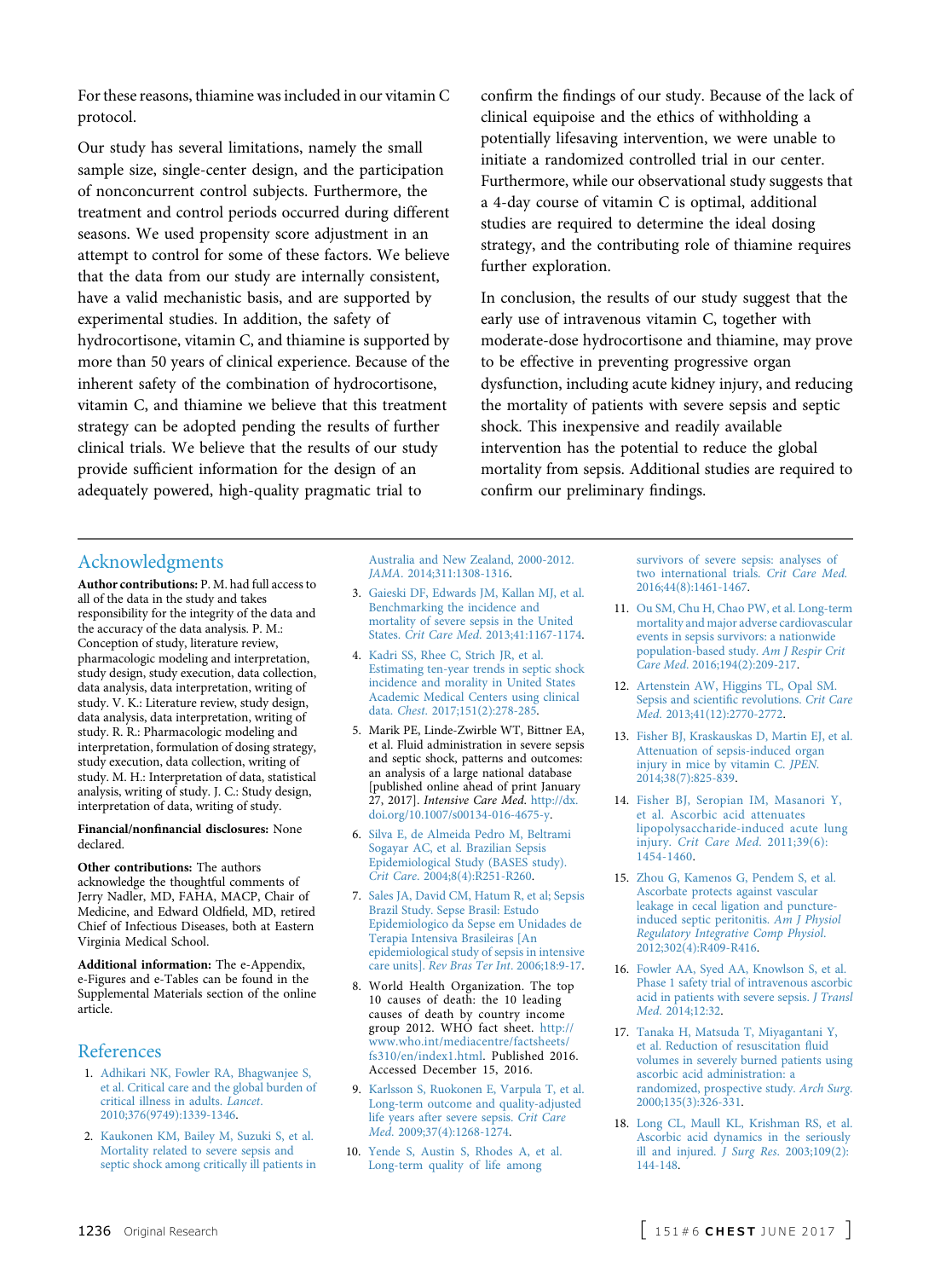- <span id="page-8-0"></span>19. [de Grooth HJ, Choo WP, Spoelstra-de](http://refhub.elsevier.com/S0012-3692(16)62564-3/sref19) [Man AM, et al. Pharmacokinetics of four](http://refhub.elsevier.com/S0012-3692(16)62564-3/sref19) [high-dose regime\[n\]s of intravenous](http://refhub.elsevier.com/S0012-3692(16)62564-3/sref19) [vitamin C in critically ill patients](http://refhub.elsevier.com/S0012-3692(16)62564-3/sref19) [abstract]. [Intensive Care Med Exp](http://refhub.elsevier.com/S0012-3692(16)62564-3/sref19). [2016;4\(suppl 1\):A52](http://refhub.elsevier.com/S0012-3692(16)62564-3/sref19).
- 20. [Padayatty SJ, Sun H, Wang Y, et al.](http://refhub.elsevier.com/S0012-3692(16)62564-3/sref20) [Vitamin C pharmacokinetics: implications](http://refhub.elsevier.com/S0012-3692(16)62564-3/sref20) [for oral and intravenous use.](http://refhub.elsevier.com/S0012-3692(16)62564-3/sref20) Ann Intern Med[. 2004;140\(7\):533-537.](http://refhub.elsevier.com/S0012-3692(16)62564-3/sref20)
- 21. [Nathens AB, Neff MJ, Jurkovich GJ, et al.](http://refhub.elsevier.com/S0012-3692(16)62564-3/sref21) [Randomized, prospective trial of](http://refhub.elsevier.com/S0012-3692(16)62564-3/sref21) [antioxidant supplementation in critically](http://refhub.elsevier.com/S0012-3692(16)62564-3/sref21) [ill surgical patients.](http://refhub.elsevier.com/S0012-3692(16)62564-3/sref21) Ann Surg. [2002;236\(6\):814-822.](http://refhub.elsevier.com/S0012-3692(16)62564-3/sref21)
- 22. [Zabet MH, Mohammadi M, Ramezani M,](http://refhub.elsevier.com/S0012-3692(16)62564-3/sref22) [et al. Effect of high-dose ascorbic acid on](http://refhub.elsevier.com/S0012-3692(16)62564-3/sref22) [vasopressor requirement in septic shock.](http://refhub.elsevier.com/S0012-3692(16)62564-3/sref22) [J Res Pharm Pract](http://refhub.elsevier.com/S0012-3692(16)62564-3/sref22). 2016;5(2):94-100.
- 23. Ascorbic acid injection. Torrance Company. [http://medlibrary.org/lib/rx/](http://medlibrary.org/lib/rx/meds/ascorbic-acid-5/) [meds/ascorbic-acid-5/.](http://medlibrary.org/lib/rx/meds/ascorbic-acid-5/) Updated November 18, 2016. Accessed December 15, 2016.
- 24. [Ohno S, Ohno Y, Suzuki N, et al. High](http://refhub.elsevier.com/S0012-3692(16)62564-3/sref24)[dose vitamin C \(ascorbic acid\) therapy](http://refhub.elsevier.com/S0012-3692(16)62564-3/sref24) [in the treatment of patients with](http://refhub.elsevier.com/S0012-3692(16)62564-3/sref24) [advanced cancer.](http://refhub.elsevier.com/S0012-3692(16)62564-3/sref24) Anticancer Res. [2009;29\(3\):809-815.](http://refhub.elsevier.com/S0012-3692(16)62564-3/sref24)
- 25. [Stephenson CM, Levin RD, Spector T, et al.](http://refhub.elsevier.com/S0012-3692(16)62564-3/sref25) [Phase I clinical trial to evaluate the safety,](http://refhub.elsevier.com/S0012-3692(16)62564-3/sref25) [tolerability, and pharmacokinetics of high](http://refhub.elsevier.com/S0012-3692(16)62564-3/sref25)[dose intravenous ascorbic acid in patients](http://refhub.elsevier.com/S0012-3692(16)62564-3/sref25) [with advanced cancer.](http://refhub.elsevier.com/S0012-3692(16)62564-3/sref25) Cancer Chemother Pharmacol[. 2013;72\(1\):139-146.](http://refhub.elsevier.com/S0012-3692(16)62564-3/sref25)
- 26. [Marik PE, Pastores SM, Annane D, et al.](http://refhub.elsevier.com/S0012-3692(16)62564-3/sref26) [Recommendations for the diagnosis and](http://refhub.elsevier.com/S0012-3692(16)62564-3/sref26) [management of corticosteroid](http://refhub.elsevier.com/S0012-3692(16)62564-3/sref26) insuffi[ciency in critically ill adult patients:](http://refhub.elsevier.com/S0012-3692(16)62564-3/sref26) [consensus statements from an](http://refhub.elsevier.com/S0012-3692(16)62564-3/sref26) [international task force by the American](http://refhub.elsevier.com/S0012-3692(16)62564-3/sref26) [College of Critical Care Medicine.](http://refhub.elsevier.com/S0012-3692(16)62564-3/sref26) Crit Care Med[. 2008;36\(6\):1937-1949](http://refhub.elsevier.com/S0012-3692(16)62564-3/sref26).
- 27. Marik PE. "Vitamin S" [\(steroids\) and](http://refhub.elsevier.com/S0012-3692(16)62564-3/sref27) [vitamin C for the treatment of severe](http://refhub.elsevier.com/S0012-3692(16)62564-3/sref27) [sepsis and septic shock!](http://refhub.elsevier.com/S0012-3692(16)62564-3/sref27) Crit Care Med. [2016;44\(6\):1228-1229](http://refhub.elsevier.com/S0012-3692(16)62564-3/sref27).
- 28. [Fiore LD, Lavori PW. Integrating](http://refhub.elsevier.com/S0012-3692(16)62564-3/sref28) [randomized comparative effectiveness](http://refhub.elsevier.com/S0012-3692(16)62564-3/sref28) [research with patient care.](http://refhub.elsevier.com/S0012-3692(16)62564-3/sref28) N Engl J Med. [2016;374\(22\):2152-2158.](http://refhub.elsevier.com/S0012-3692(16)62564-3/sref28)
- 29. [Wacker C, Prkno A, Brunkhorst FM,](http://refhub.elsevier.com/S0012-3692(16)62564-3/sref29) [et al. Procalcitonin as a diagnostic](http://refhub.elsevier.com/S0012-3692(16)62564-3/sref29) [marker for sepsis: a systematic review](http://refhub.elsevier.com/S0012-3692(16)62564-3/sref29) [and meta-analysis.](http://refhub.elsevier.com/S0012-3692(16)62564-3/sref29) Lancet Infect Dis. [2013;13\(5\):426-435.](http://refhub.elsevier.com/S0012-3692(16)62564-3/sref29)
- 30. [Schuetz P, Maurer P, Punjabi V, et al.](http://refhub.elsevier.com/S0012-3692(16)62564-3/sref30) [Procalcitonin decrease over 72 hours in](http://refhub.elsevier.com/S0012-3692(16)62564-3/sref30) [US critical care units predicts fatal](http://refhub.elsevier.com/S0012-3692(16)62564-3/sref30) [outcome in sepsis patients.](http://refhub.elsevier.com/S0012-3692(16)62564-3/sref30) Crit Care. [2013;17\(3\):R115.](http://refhub.elsevier.com/S0012-3692(16)62564-3/sref30)
- 31. [Charles PE, Tinel C, Barbar S, et al.](http://refhub.elsevier.com/S0012-3692(16)62564-3/sref31) [Procalcitonin kinetics within the](http://refhub.elsevier.com/S0012-3692(16)62564-3/sref31) first days [of sepsis: relationship with the](http://refhub.elsevier.com/S0012-3692(16)62564-3/sref31) [appropriateness of antibiotic therapy and](http://refhub.elsevier.com/S0012-3692(16)62564-3/sref31) outcome. Crit Care[. 2016;13\(2\):R38.](http://refhub.elsevier.com/S0012-3692(16)62564-3/sref31)
- 32. [Reynolds SC, Shorr AF, Muscedere J, et al.](http://refhub.elsevier.com/S0012-3692(16)62564-3/sref32) [Longitudinal changes in procalcitonin in a](http://refhub.elsevier.com/S0012-3692(16)62564-3/sref32) [heterogeneous group of critically ill](http://refhub.elsevier.com/S0012-3692(16)62564-3/sref32) patients. [Crit Care Med](http://refhub.elsevier.com/S0012-3692(16)62564-3/sref32). 2012;40(10): [2781-2787.](http://refhub.elsevier.com/S0012-3692(16)62564-3/sref32)
- 33. [Arora S, Singh P, Singh PM, et al.](http://refhub.elsevier.com/S0012-3692(16)62564-3/sref33) [Procalcitonin levels in survivors and non](http://refhub.elsevier.com/S0012-3692(16)62564-3/sref33) [survivors of sepsis: systematic review and](http://refhub.elsevier.com/S0012-3692(16)62564-3/sref33) meta-analysis. Shock[. 2015;43\(3\):212-221](http://refhub.elsevier.com/S0012-3692(16)62564-3/sref33).
- 34. [Kutz A, Briel M, Christ-Crain M, et al.](http://refhub.elsevier.com/S0012-3692(16)62564-3/sref34) [Prognostic value of procalcitonin in](http://refhub.elsevier.com/S0012-3692(16)62564-3/sref34) [respiratory tract infections across clinical](http://refhub.elsevier.com/S0012-3692(16)62564-3/sref34) settings. Crit Care[. 2015;19:74.](http://refhub.elsevier.com/S0012-3692(16)62564-3/sref34)
- 35. [Society of Critical Care Medicine](http://refhub.elsevier.com/S0012-3692(16)62564-3/sref35) [Consensus Conference Committee.](http://refhub.elsevier.com/S0012-3692(16)62564-3/sref35) [American College of Chest Physicians/](http://refhub.elsevier.com/S0012-3692(16)62564-3/sref35) [Society of Critical Care Medicine](http://refhub.elsevier.com/S0012-3692(16)62564-3/sref35) [Consensus Conference: de](http://refhub.elsevier.com/S0012-3692(16)62564-3/sref35)finitions for [sepsis and organ failure and guidelines for](http://refhub.elsevier.com/S0012-3692(16)62564-3/sref35) [the use of innovative therapies in sepsis.](http://refhub.elsevier.com/S0012-3692(16)62564-3/sref35) Crit Care Med[. 1992;20\(6\):864-874.](http://refhub.elsevier.com/S0012-3692(16)62564-3/sref35)
- 36. [Mancl EE, Muzevich KM. Tolerability and](http://refhub.elsevier.com/S0012-3692(16)62564-3/sref36) [safety of enteral nutrition in critically ill](http://refhub.elsevier.com/S0012-3692(16)62564-3/sref36) [patients receiving intravenous vasopressor](http://refhub.elsevier.com/S0012-3692(16)62564-3/sref36) therapy. JPEN[. 2013;37\(5\):641-651.](http://refhub.elsevier.com/S0012-3692(16)62564-3/sref36)
- 37. [Russell JA, Walley KR, Singer J, et al.](http://refhub.elsevier.com/S0012-3692(16)62564-3/sref37) [Vasopressin versus norepinephrine](http://refhub.elsevier.com/S0012-3692(16)62564-3/sref37) [infusion in patients with septic shock.](http://refhub.elsevier.com/S0012-3692(16)62564-3/sref37) N Engl J Med[. 2008;358\(9\):877-887.](http://refhub.elsevier.com/S0012-3692(16)62564-3/sref37)
- 38. [Kellum JA, Lameire N. Diagnosis,](http://refhub.elsevier.com/S0012-3692(16)62564-3/sref38) [evaluation, and management of acute](http://refhub.elsevier.com/S0012-3692(16)62564-3/sref38) [kidney injury: a KDIGO summary \(Part](http://refhub.elsevier.com/S0012-3692(16)62564-3/sref38) 1). Crit Care[. 2013;17\(1\):204](http://refhub.elsevier.com/S0012-3692(16)62564-3/sref38).
- 39. [Knaus WA, Draper EA, Wagner DP, et al.](http://refhub.elsevier.com/S0012-3692(16)62564-3/sref39) [APACHE II: a severity of disease](http://refhub.elsevier.com/S0012-3692(16)62564-3/sref39) classification system. [Crit Care Med](http://refhub.elsevier.com/S0012-3692(16)62564-3/sref39). [1985;13\(10\):818-828.](http://refhub.elsevier.com/S0012-3692(16)62564-3/sref39)
- 40. [Zimmerman JE, Kramer AA, McNair DS,](http://refhub.elsevier.com/S0012-3692(16)62564-3/sref40) [et al. Acute Physiology and Chronic](http://refhub.elsevier.com/S0012-3692(16)62564-3/sref40) [Health Evaluation \(APACHE\) IV: hospital](http://refhub.elsevier.com/S0012-3692(16)62564-3/sref40) [mortality assessment for today](http://refhub.elsevier.com/S0012-3692(16)62564-3/sref40)'s critically ill patients. [Crit Care Med](http://refhub.elsevier.com/S0012-3692(16)62564-3/sref40). 2006;34(5): [1297-1310](http://refhub.elsevier.com/S0012-3692(16)62564-3/sref40).
- 41. [Vincent JL, Moreno R, Takala J, et al;](http://refhub.elsevier.com/S0012-3692(16)62564-3/sref41) [Working Group on Sepsis-Related](http://refhub.elsevier.com/S0012-3692(16)62564-3/sref41) [Problems of the European Society of](http://refhub.elsevier.com/S0012-3692(16)62564-3/sref41) [Intensive Care Medicine. The SOFA](http://refhub.elsevier.com/S0012-3692(16)62564-3/sref41) [\(Sepsis-Related Organ Failure](http://refhub.elsevier.com/S0012-3692(16)62564-3/sref41) [Assessment\) score to describe organ](http://refhub.elsevier.com/S0012-3692(16)62564-3/sref41) dysfunction/failure. [Intensive Care Med](http://refhub.elsevier.com/S0012-3692(16)62564-3/sref41). [1996;22\(7\):707-710](http://refhub.elsevier.com/S0012-3692(16)62564-3/sref41).
- 42. [Marik PE. Early management of severe](http://refhub.elsevier.com/S0012-3692(16)62564-3/sref42) [sepsis: current concepts and controversies.](http://refhub.elsevier.com/S0012-3692(16)62564-3/sref42) Chest[. 2014;145\(6\):1407-1418](http://refhub.elsevier.com/S0012-3692(16)62564-3/sref42).
- 43. [Siemieniuk RA, Meade MP, Alonso-](http://refhub.elsevier.com/S0012-3692(16)62564-3/sref43)[Coello P, et al. Corticosteroid therapy for](http://refhub.elsevier.com/S0012-3692(16)62564-3/sref43) [patients hospitalized with community](http://refhub.elsevier.com/S0012-3692(16)62564-3/sref43)[acquired pneumonia: a systematic review](http://refhub.elsevier.com/S0012-3692(16)62564-3/sref43) [and meta-analysis.](http://refhub.elsevier.com/S0012-3692(16)62564-3/sref43) Ann Intern Med. [2015;163\(7\):519-528.](http://refhub.elsevier.com/S0012-3692(16)62564-3/sref43)
- 44. [Garnacho-Montero J, Gutierrez-](http://refhub.elsevier.com/S0012-3692(16)62564-3/sref44)[Pizarraya A, Escoresca-Ortega A, et al.](http://refhub.elsevier.com/S0012-3692(16)62564-3/sref44) [De-escalation of emperical therapy is](http://refhub.elsevier.com/S0012-3692(16)62564-3/sref44) [associated with lower mortality in patients](http://refhub.elsevier.com/S0012-3692(16)62564-3/sref44) [with severe sepsis and septic shock.](http://refhub.elsevier.com/S0012-3692(16)62564-3/sref44) [Intensive Care Med](http://refhub.elsevier.com/S0012-3692(16)62564-3/sref44). 2014;40(1):32-40.
- 45. [Marik P, Bellomo R. A rational apprach to](http://refhub.elsevier.com/S0012-3692(16)62564-3/sref45) fl[uid therapy in sepsis.](http://refhub.elsevier.com/S0012-3692(16)62564-3/sref45) Br J Anaesth. [2016;116\(3\):339-349.](http://refhub.elsevier.com/S0012-3692(16)62564-3/sref45)
- 46. [Marik PE. Fluid responsiveness and the](http://refhub.elsevier.com/S0012-3692(16)62564-3/sref46) [six guiding principles of](http://refhub.elsevier.com/S0012-3692(16)62564-3/sref46) fluid resuscitation. [Crit Care Med](http://refhub.elsevier.com/S0012-3692(16)62564-3/sref46). 2016;44(10): [1920-1922](http://refhub.elsevier.com/S0012-3692(16)62564-3/sref46).
- 47. [Acute Respiratory Distress Syndrome](http://refhub.elsevier.com/S0012-3692(16)62564-3/sref47) [Network. Ventilation with lower tidal](http://refhub.elsevier.com/S0012-3692(16)62564-3/sref47) [volumes as compared with traditional](http://refhub.elsevier.com/S0012-3692(16)62564-3/sref47)

[tidal volumes for acute lung injury and the](http://refhub.elsevier.com/S0012-3692(16)62564-3/sref47) [acute respiratory distress syndrome.](http://refhub.elsevier.com/S0012-3692(16)62564-3/sref47) N Engl J Med[. 2000;342\(18\):1301-1308](http://refhub.elsevier.com/S0012-3692(16)62564-3/sref47).

- 48. [Girardis M, Busani S, Damiani E, et al.](http://refhub.elsevier.com/S0012-3692(16)62564-3/sref48) [Effect of conservative vs conventional](http://refhub.elsevier.com/S0012-3692(16)62564-3/sref48) [oxygen therapy on mortality among](http://refhub.elsevier.com/S0012-3692(16)62564-3/sref48) [patients in an intensive care unit: the](http://refhub.elsevier.com/S0012-3692(16)62564-3/sref48) [oxygen-ICU randomized clinical trial.](http://refhub.elsevier.com/S0012-3692(16)62564-3/sref48) JAMA[. 2016;316\(15\):1583-1589](http://refhub.elsevier.com/S0012-3692(16)62564-3/sref48).
- 49. [Barr J, Fraser GL, Puntillo K, et al. Clinical](http://refhub.elsevier.com/S0012-3692(16)62564-3/sref49) [practice guidelines for the management of](http://refhub.elsevier.com/S0012-3692(16)62564-3/sref49) [pain, agitation and delirium in adult](http://refhub.elsevier.com/S0012-3692(16)62564-3/sref49) [patients in the intensive care unit.](http://refhub.elsevier.com/S0012-3692(16)62564-3/sref49) Crit Care Med[. 2013;41\(1\):263-306.](http://refhub.elsevier.com/S0012-3692(16)62564-3/sref49)
- 50. [Marik PE. Feeding critically ill patients the](http://refhub.elsevier.com/S0012-3692(16)62564-3/sref50) right "whey"[: thinking outside of the box:](http://refhub.elsevier.com/S0012-3692(16)62564-3/sref50) a personal view. [Ann Intensive Care](http://refhub.elsevier.com/S0012-3692(16)62564-3/sref50).  $2015;5(1):51.$  $2015;5(1):51.$
- 51. [Marik PE. Is early starvation bene](http://refhub.elsevier.com/S0012-3692(16)62564-3/sref51)ficial for [the critically ill patient?](http://refhub.elsevier.com/S0012-3692(16)62564-3/sref51) Curr Opin Clin Nutr Metab Care[. 2016;19\(2\):155-160.](http://refhub.elsevier.com/S0012-3692(16)62564-3/sref51)
- 52. [Marik PE. Tight glycemic control in](http://refhub.elsevier.com/S0012-3692(16)62564-3/sref52) [acutely ill patients: low evidence of bene](http://refhub.elsevier.com/S0012-3692(16)62564-3/sref52)fit, [high evidence of harm!](http://refhub.elsevier.com/S0012-3692(16)62564-3/sref52) Intensive Care Med[. 2016;42\(9\):1475-1477](http://refhub.elsevier.com/S0012-3692(16)62564-3/sref52).
- 53. [Marik PE. Stress ulcer prophylaxis](http://refhub.elsevier.com/S0012-3692(16)62564-3/sref53) [de-adoption: what is the barrier?](http://refhub.elsevier.com/S0012-3692(16)62564-3/sref53) Crit Care Med[. 2016;44\(10\):1939-1941.](http://refhub.elsevier.com/S0012-3692(16)62564-3/sref53)
- 54. [Sprung CL, Annane D, Keh D, et al.](http://refhub.elsevier.com/S0012-3692(16)62564-3/sref54) [Hydrocortisone therapy for patients with](http://refhub.elsevier.com/S0012-3692(16)62564-3/sref54) septic shock. [N Engl J Med](http://refhub.elsevier.com/S0012-3692(16)62564-3/sref54). 2008;358(2): [111-124](http://refhub.elsevier.com/S0012-3692(16)62564-3/sref54).
- 55. [Karlsson S, Heikkinen M, Pettila V, et al.](http://refhub.elsevier.com/S0012-3692(16)62564-3/sref55) [Predictive value of procalcitonin decrease](http://refhub.elsevier.com/S0012-3692(16)62564-3/sref55) [in patients with severe sepsis: a](http://refhub.elsevier.com/S0012-3692(16)62564-3/sref55) [prospective observational study.](http://refhub.elsevier.com/S0012-3692(16)62564-3/sref55) Crit Care. [2010;14\(6\):R205.](http://refhub.elsevier.com/S0012-3692(16)62564-3/sref55)
- 56. [Ferreira FL, Bota DP, Bross A, et al. Serial](http://refhub.elsevier.com/S0012-3692(16)62564-3/sref56) [evaluation of the SOFA score to predict](http://refhub.elsevier.com/S0012-3692(16)62564-3/sref56) [outcome in critically ill patients.](http://refhub.elsevier.com/S0012-3692(16)62564-3/sref56) JAMA. [2001;286\(14\):1754-1758.](http://refhub.elsevier.com/S0012-3692(16)62564-3/sref56)
- 57. [de Azevedo JR, Torres OJ, Beraldi RA, et al.](http://refhub.elsevier.com/S0012-3692(16)62564-3/sref57) [Prognostic evaluation of severe sepsis and](http://refhub.elsevier.com/S0012-3692(16)62564-3/sref57) [septic shock: procalcitonin clearance vs](http://refhub.elsevier.com/S0012-3692(16)62564-3/sref57)  $\Delta$ [Sequential Organ Failure Assessment.](http://refhub.elsevier.com/S0012-3692(16)62564-3/sref57) J Crit Care[. 2015;30\(1\):219-212.](http://refhub.elsevier.com/S0012-3692(16)62564-3/sref57)
- 58. [Guan J, Lin Z, Lue H. Dynamic change of](http://refhub.elsevier.com/S0012-3692(16)62564-3/sref58) [procalcitonin, rather than concentration](http://refhub.elsevier.com/S0012-3692(16)62564-3/sref58) [itself, is predictive of survival in septic](http://refhub.elsevier.com/S0012-3692(16)62564-3/sref58) [shock patients when beyond 10 ng/mL.](http://refhub.elsevier.com/S0012-3692(16)62564-3/sref58) Shock[. 2011;36\(6\):570-574.](http://refhub.elsevier.com/S0012-3692(16)62564-3/sref58)
- 59. [Ruiz-Rodriguez JC, Caballero J, Ruiz-](http://refhub.elsevier.com/S0012-3692(16)62564-3/sref59)[Sanmartin A, et al. Usefulness of](http://refhub.elsevier.com/S0012-3692(16)62564-3/sref59) [procalcitonin clearance as a prognostic](http://refhub.elsevier.com/S0012-3692(16)62564-3/sref59) [biomarker in septic shock: a prospective](http://refhub.elsevier.com/S0012-3692(16)62564-3/sref59) pilot study. [Medicina Intensiva](http://refhub.elsevier.com/S0012-3692(16)62564-3/sref59). [2012;36\(7\):475-480.](http://refhub.elsevier.com/S0012-3692(16)62564-3/sref59)
- 60. D'[Agostino RB. Propensity score methods](http://refhub.elsevier.com/S0012-3692(16)62564-3/sref60) [for bias reduction in the comparison of a](http://refhub.elsevier.com/S0012-3692(16)62564-3/sref60) [treatment to a non-randomized control](http://refhub.elsevier.com/S0012-3692(16)62564-3/sref60) group. Stat Med[. 1998;17\(19\):2265-2281.](http://refhub.elsevier.com/S0012-3692(16)62564-3/sref60)
- 61. [Marik PE, Pastores SM, Kavanaugh BP.](http://refhub.elsevier.com/S0012-3692(16)62564-3/sref61) [Selection bias negates conclusions from](http://refhub.elsevier.com/S0012-3692(16)62564-3/sref61) [the CORTICUS study?](http://refhub.elsevier.com/S0012-3692(16)62564-3/sref61) N Engl J Med. [2008;358:2069-2070.](http://refhub.elsevier.com/S0012-3692(16)62564-3/sref61)
- 62. [Klenner FR. The treatment of](http://refhub.elsevier.com/S0012-3692(16)62564-3/sref62) [poliomyelitis and other virus diseases with](http://refhub.elsevier.com/S0012-3692(16)62564-3/sref62) vitamin C. [South Med Surg](http://refhub.elsevier.com/S0012-3692(16)62564-3/sref62). 1949;111(7): [209-214](http://refhub.elsevier.com/S0012-3692(16)62564-3/sref62).
- 63. [Hench PS, Kendall EC, Slocumb CH, et al.](http://refhub.elsevier.com/S0012-3692(16)62564-3/sref63) [The effect of a hormone of the adrenal](http://refhub.elsevier.com/S0012-3692(16)62564-3/sref63)